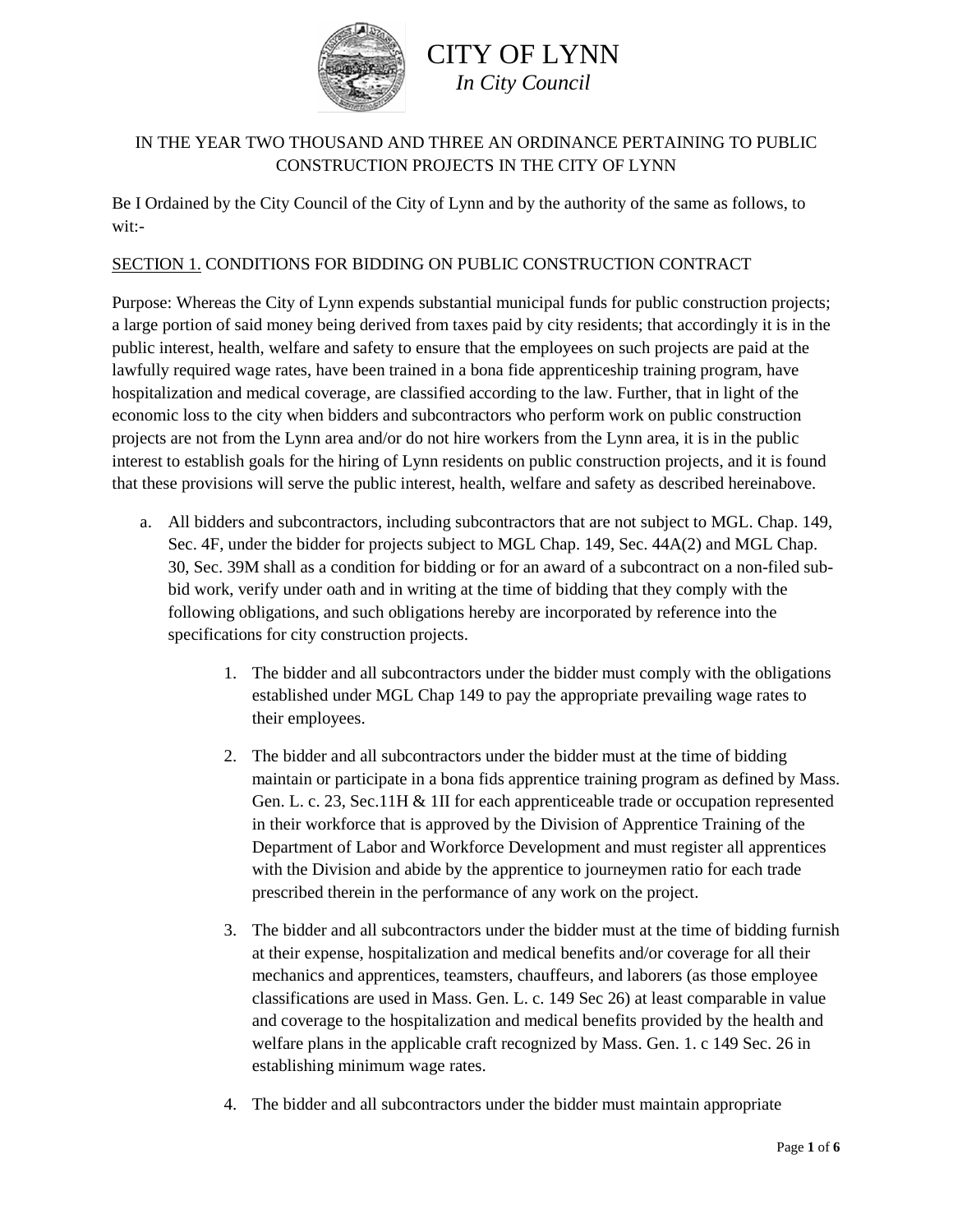

industrial accident insurance coverage for all the employees on the project in accordance with Mass. Gen. L. c. 152.

- 5. The bidder and all subcontractors under the bidder must properly classify employees as employees rather than independent contractors and treat them accordingly for purpose of workers' compensation insurance coverage, unemployment taxes, social security taxes and income tax withholding (see Mass. Gen. L. c. 149 Sec. 148B on employee classification).
- b. A bid submitted by any general bidder or by any subcontractor under the general bidder that does not comply with any of the foregoing conditions for bidding shall be rejected, and no subcontract work outside the scope of Mass. Gen. L. c. 149 Sec. 44F shall be awarded to a subcontractor that does not comply with the foregoing conditions.
- c. All bidders and subcontractors under the bidder who are awarded or who otherwise obtain contracts on projects subject to Mass. gen. L. c. 149 Sec. 44A(2) or c. 30, Sec. 39M shall comply with any one of the obligations numbered 1 through 6 set forth in section (a) above for the entire duration of their work on the project, and an officer of each bidder or subcontractor under the bidder shall certify under oath and in writing on a weekly basis to the Purchasing Agent that they are in compliance with such obligations. Such certificate shall constitute a condition precedent to any payment obligation of the city.
- d. Any bidder or subcontractor under the bidder who fails to comply with any one of the obligations 1 through 6 as set forth in section (a) above for any period of time shall be, at the sole discretion of the City of Lynn, subject to one or more of the following sanctions: (1) cessation of work on the project until compliance is achieved; (2) withholding of payment due under any contract or subcontract until compliance is achieved; (3) permanent removal from any further work on the project; (4) liquidated damages to the City of Lynn in the amount of five percent (5%) of the dollar value of the contract.
- e. Any contractor or subcontractor that has been determined by the City of Lynn or by any court or agency to have violated any of the obligations set forth in sections (a) and (c) above shall be barred from performing any work on any future projects for six months for a first violation, for three years for a second violation and permanently for a third violation.
- f. If any provision of this section, or application of such provision to any person or circumstances, shall be enjoined or held to be invalid, the remaining provisions of this section, or the application of such provisions to persons or circumstances, other than that which is enjoined or held invalid, shall not be affected thereby.
- g. The Purchasing Agent shall be the enforcement and compliance officer for these provisions. All notices, records and/or written verification of compliance shall be directed to the Purchasing Agent.

#### SECTION 2. LYNN AREA RESIDENT JOB GOALS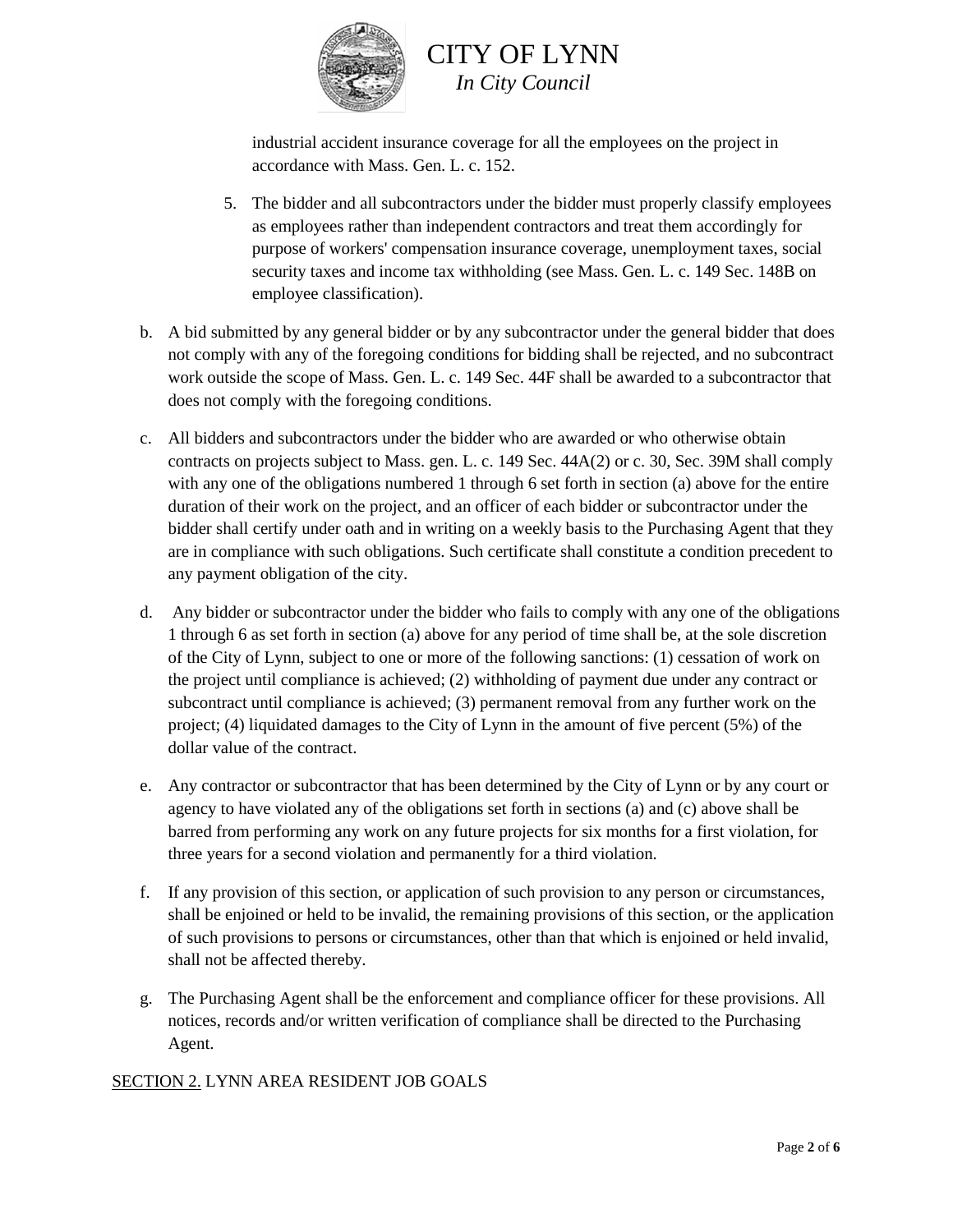

- a. All bidders and subcontractors subject to the provision of Section 2 shall make a good faith effort on a craft by craft basis to provide at all times at least twenty percent (20%) of the total employee worker hours in each trade, at every tier, to be performed by bona fide residents of either the City of Lynn or a city or town within ten (10) miles radius of the city limits of the City of Lynn. For the purposes of this paragraph, work performed by apprenticeship and on-the-job training shall be included.
- b. Contractors shall submit to the Purchasing Agent workforce charts listing each of its workers and those of its subcontractors of all tiers, by name, residence, craft, job category and hours worked. Submission of said workforce charts shall constitute condition precedent to any payment obligation of the city.
- c. Any person who provides false information regarding his or her residential address, or in the case of a contractor or bidder who knowingly provides false information regarding address of any employee, shall be subject to a fine of three hundred dollars (\$300.00) for each violation.
- d. The Purchasing Agent shall establish criteria and procedures for compliance herewith, and shall report to the mayor and city council annually.
- e. Where the provision of any federal or state statute or regulation provide that no procedure or requirement shall be imposed which will operate to discriminate against the employment of labor from any other state, possession or territory of the United States, the terms of this section shall not apply.
- f. If any provision of this section, or application of such provision to any person or circumstances, shall be enjoined or held to be invalid, the remaining provisions of this section, or the application of such provisions to persons or circumstances, other than that which is enjoined or held invalid, shall not be affected thereby.

#### SECTION 3. CONDITIONS FOR BIDDING ON PUBLIC CONSTRUCTION CONTRACTS

PURPOSE: Whereas the City of Lynn expends substantial municipal funds for public construction projects; a large portion of said money being derived from taxes paid by city residents; that accordingly it is in the public interest, health, welfare and safety to ensure that the employees on such projects are paid at the lawfully required wage rates, have been trained in a bona fide apprenticeship training program, have hospitalization and medical coverage, and are classified according to the law. Further, that in light of the economic loss to the city when bidders and subcontractors who perform work on public construction projects are not from the Lynn area and/or do not hire workers from the Lynn area, it is in the public interest to establish goals for the hiring of Lynn residents on public construction projects, and it is found that these provisions will serve the public interest, health, welfare and safety as described hereinabove.

a. On any public construction projects estimated in excess of FIVE HUNDRED THOUSAND DOLLARS (\$500,000.00), all bidders and subcontractors, including subcontractors that are not subject to Mass. Gen. L. c. 149 Sec. 44F, under the bidder for projects subject to Mass. Gen. L. c,149, Sec. 44A(2) and Mass. Gen. L. c. 30, Sec. 39M, shall as a condition for bidding or for an award of a subcontract on a non-filed sub bid work, verify under oath and in writing at the time of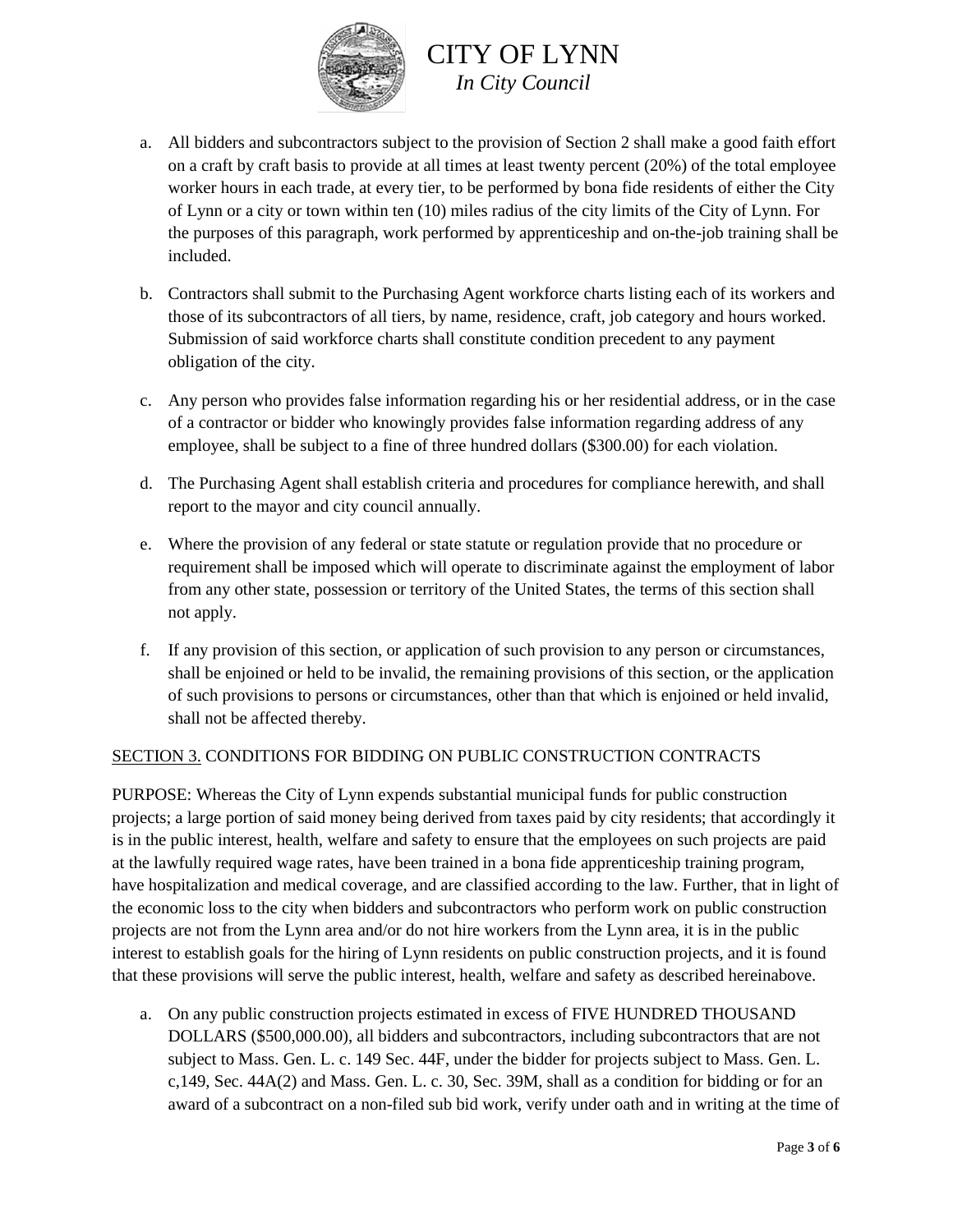

bidding that they comply with the following conditions for bidding or subcontracting and for the duration of the project, shall comply with the following obligations, and such obligations hereby are incorporated by reference into the specifications for city construction projects:

- 1. The bidder and all subcontractors under the bidder must comply with the obligations established under Mass. Gen. L. c. 149 to pay the appropriate prevailing wage rates to their employees.
- 2. The bidder and all subcontractors under the bidder must at the time of bidding maintain or participate in a bona fide apprentice training program as defined by Mass. Gen. L. c. 23, Sacs 11H & 1II for each apprenticeable trade or occupation represented in then- workforce that is approved by the Division of Apprentice Training of the Department of Labor and Workforce Development and must register all apprentices with the Division and abide by the apprentice to journeymen ratio for each trade prescribed therein in the performance of any work on the project.
- 3. The bidder and all subcontractors under the bidder must at the time of bidding furnish at their expense, hospitalization and medical benefits and/or coverage for all their mechanics and apprentices, teamsters, chauffeurs, and laborers (as those employee classifications are used in Mass Gen. L. c. 149 Sec. 26) at least comparable in value and coverage to the hospitalization and medical benefits provided by the health and welfare plans in the applicable craft recognized by Mass. Gen. L. c. 149 Sec. 26 in establishing minimum wage rates.
- 4. The bidder and all subcontractors under the bidder must maintain appropriate industrial accident insurance coverage for all the employees on the project in accordance with Mass. Gen. L. c. 152.
- 5. The bidder and all subcontractors under the bidder must properly classify employees as employees rather than independent contractors and treat them accordingly for purpose of workers' compensation insurance coverage, unemployment taxes, social security taxes and income tax withholding (see Mass. Gen. L. c. 149 Sec. 148B on employee classification).
- b. A bid submitted by any general bidder or by any subcontractor under the general bidder that does not comply with any of the foregoing conditions for bidding shall be rejected, and no subcontract work outside the scope of Mass. Gen. L. c. 149 Sec. 44F shall be awarded to a subcontractor that does not comply with the foregoing conditions.
- c. All bidders and subcontractors under the bidder who are awarded or who otherwise obtain contracts on projects subject to Mass. Gen. L. c. 149, Sec 44A(2) or c. 30, Sec. 39M shall comply with any one of the obligations numbered 1 through 6 set forth in section (a) above for the entire duration of their work on the project, and an officer of each bidder or subcontractor under the bidder shall certify under oath and in writing on a weekly basis to the Purchasing Agent that they are in compliance with such obligations. Such certificate shall constitute a condition precedent to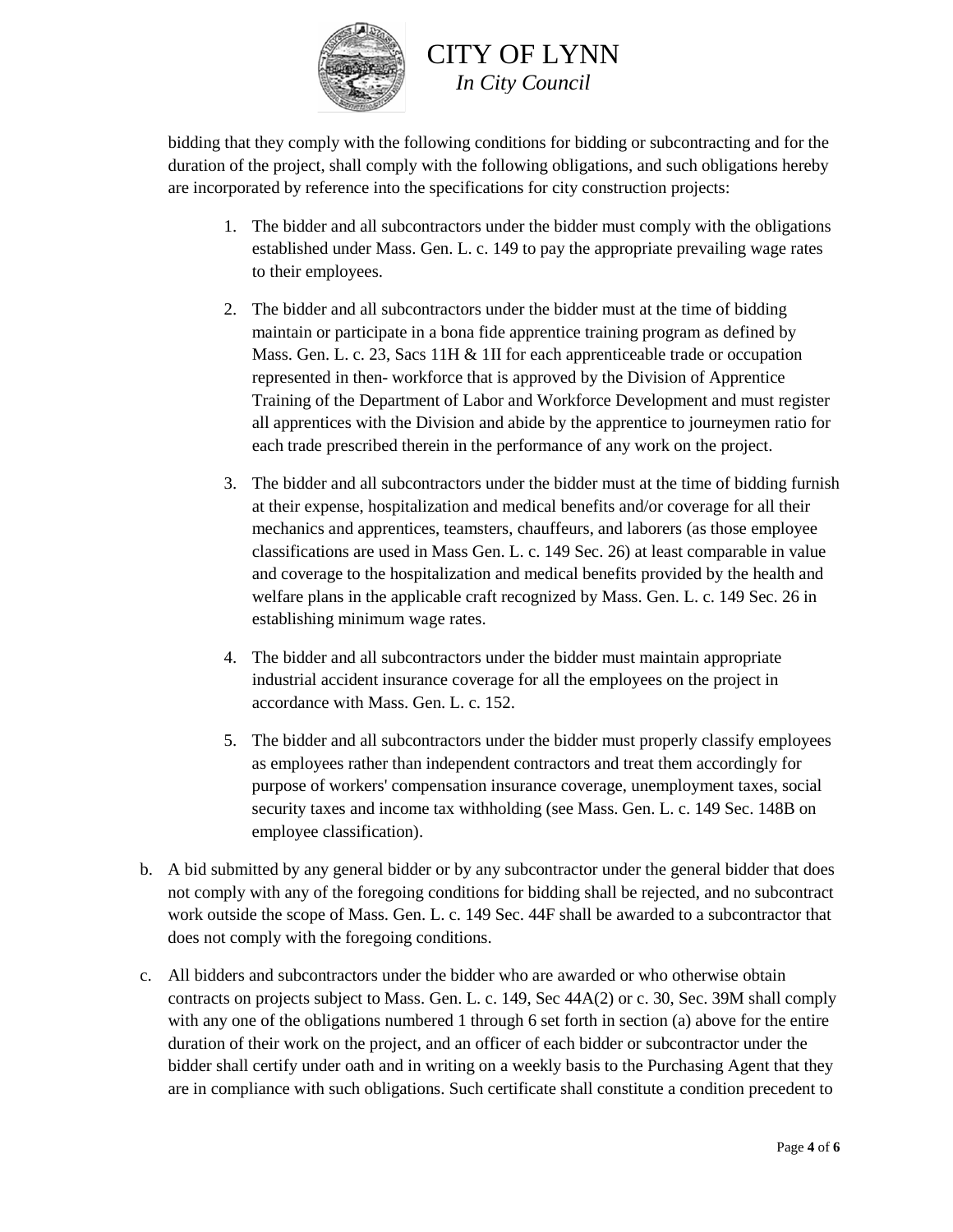

any payment obligation of the city.

- d. Any bidder or. subcontractor under the bidder who fails to comply with any one of the obligations 1 through 6 as set forth in section (a) above for any period of time shall be, at the sole discretion of the City of Lynn, subject to one or more of the following sanctions: (1) cessation of work on the project until compliance is achieved; (2) withholding of payment due any contract or subcontract until compliance achieved; (3) permanent removal from any further work on the project; (4) liquidated damages to the City of Lynn in the amount of five percent (5%) of the dollar value of the contract.
- e. Any contractor or subcontractor that has been determined by the City of Lynn or by any court or agency to have violated any of the obligations set forth in sections (a) and (c) above shall be barred from performing any work on any future projects for six months for a first violation, for three years for a second violation and permanently for a third violation.
- f. If any provision of this section, or application of such provision to any person or circumstances, shall be enjoined or held to be invalid, the remaining provision of this section, or the application of such provisions to persons or circumstances, other than that which is enjoined or held invalid, shall not be affected thereby.
- g. The Purchasing Agent shall be the enforcement and compliance officer for these provisions. All notices records and/or other written verification of compliance shall be directed to the Purchasing Agent.

#### SECTION 4. LYNN AREA RESIDENTS JOB GOALS

- a. All bidders and subcontractors subject to the provisions of Section 2 shall make a good faith effort on a craft by craft basis to provide at all times at least twenty percent (20%) of the total employee workers hours in each trade, at every tier, to be perfomed by bona fide residents of either the City of Lynn or a city or town within ten (10) miles radius of the city limits of the City of Lynn. For the purposes of this paragraph, work performed by apprenticeship and on-the-job training shall be included.
- b. Contractors shall submit to the Purchasing Agent workforce charts listing each of its workers and those of its subcontractors of all tiers, by name, residence, craft, job category and hours worked. Submission of said workforce charts shall constitute condition precedent to any payment obligation of the city.
- c. Any person who provides false information regarding his or her residential address, or in the case of a contractor or bidder who knowingly provides false information regarding address of any employee, shall be subject to a fine of three hundred dollars (\$300.00) for each violation.
- d. The Purchasing Agent shall establish criteria and procedures for compliance herewith, and shall report to the mayor and city council annually.
- e. Where the provision of any federal or state statute or regulation provide that no procedure or